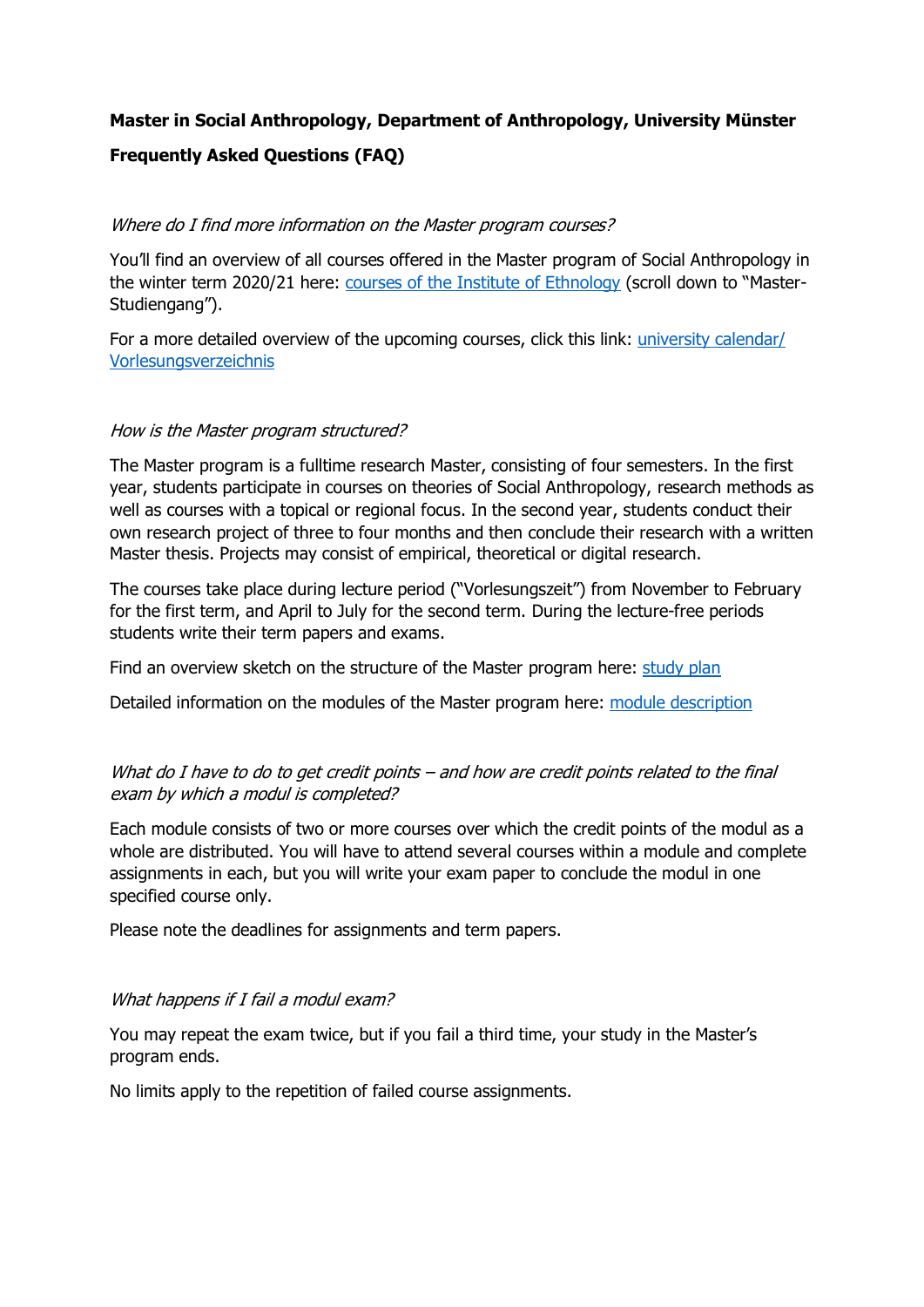Which would be the recommended introductory literature for the Master program?

A list of introductory literature to core topics of Social Anthropology is provided here: [reading](https://www.uni-muenster.de/imperia/md/content/ethnologie/studieren/master/key_readings_master_in_social_anthropology.pdf)  [list](https://www.uni-muenster.de/imperia/md/content/ethnologie/studieren/master/key_readings_master_in_social_anthropology.pdf)

## How can I participate in a course or lecture of the Master program in the winter term 2020/21?

In the winter term 2020/21, teaching and learning will be conducted online. Course material for all courses will be made available via the university e-learning platform "learnweb" (see details in the FAQ on the learnweb). The zoom links for the online teaching sessions are announced on the platform of the respective learnweb course. You do not need to register for courses beforehand, however you need to have the access password. There is a learnweb modul where you will find access passwords of all courses offered by the Department of Anthropology: [LCA](https://www.uni-muenster.de/LearnWeb/learnweb2/course/view.php?id=48841) (find enrolment key with [schleiter@uni-muenster.de](mailto:schleiter@uni-muenster.de) or ifethno@uni-muenster.de). The access password can also be found also with the course abstract in the *university calendar*/ Vorlesungsverzeichnis or you may inquire with the course instructor.

# What is learnweb and how do I get access to the online platform of a course?

Learnweb is the e-learning platform of Münster University. To be able to use it, you need to access each individual course through a combination of your university user name and the course access password. You can find courses by using the search field of the [learnweb](https://www.uni-muenster.de/LearnWeb/learnweb2/?lang=en)  [dashboard.](https://www.uni-muenster.de/LearnWeb/learnweb2/?lang=en) Enter words of the course title or your instructor's name in the box "Kurs suchen". Subsequently click the course link, enter your university user name (WWU-Kennung/ WWU-ID) and password, and finally the access password ("Einschreibeschlüssel") To acces a learnweb-course , please ask your instructor for the course's access password or check the course directory/ university calender: [university calendar/](https://studium.uni-muenster.de/qisserver/rds?state=wtree&search=1&trex=step&root120202=219543%7C215635%7C217922&P.vx=kurz)  [Vorlesungsverzeichnis.](https://studium.uni-muenster.de/qisserver/rds?state=wtree&search=1&trex=step&root120202=219543%7C215635%7C217922&P.vx=kurz)

Find a learnweb tutorial here: to be announced.

#### Can I participate in a German language course as part of the Master program?

You can participate in a German course of five credit points (ECTS) during the first term of the Master program, and in a course of two credit points during the second term. These credit points will be counted as part of your course work in the Master Program. You may cross-check the credits of the courses with Dr. Markus Schleiter in his office hours beforehand. Participation in additional courses is voluntary, but you will not receive additional credit points for them.

Courses are offered by the language institute ("Sprachenzentrum") of Münster University and are free of charge. Note: it is very important to register early directly with the Sprachenzentrum, because these courses tend to be overbooked. For further information, see: [Sprachenzentrum](https://www.uni-muenster.de/Sprachenzentrum/courses/WiSe20?lang=german_parallel)

Note, you do not need to register courses of the Sprachenzentrum with qispos, but you will obtain a course certificate (Schein) bearing the credits of the course after completion of the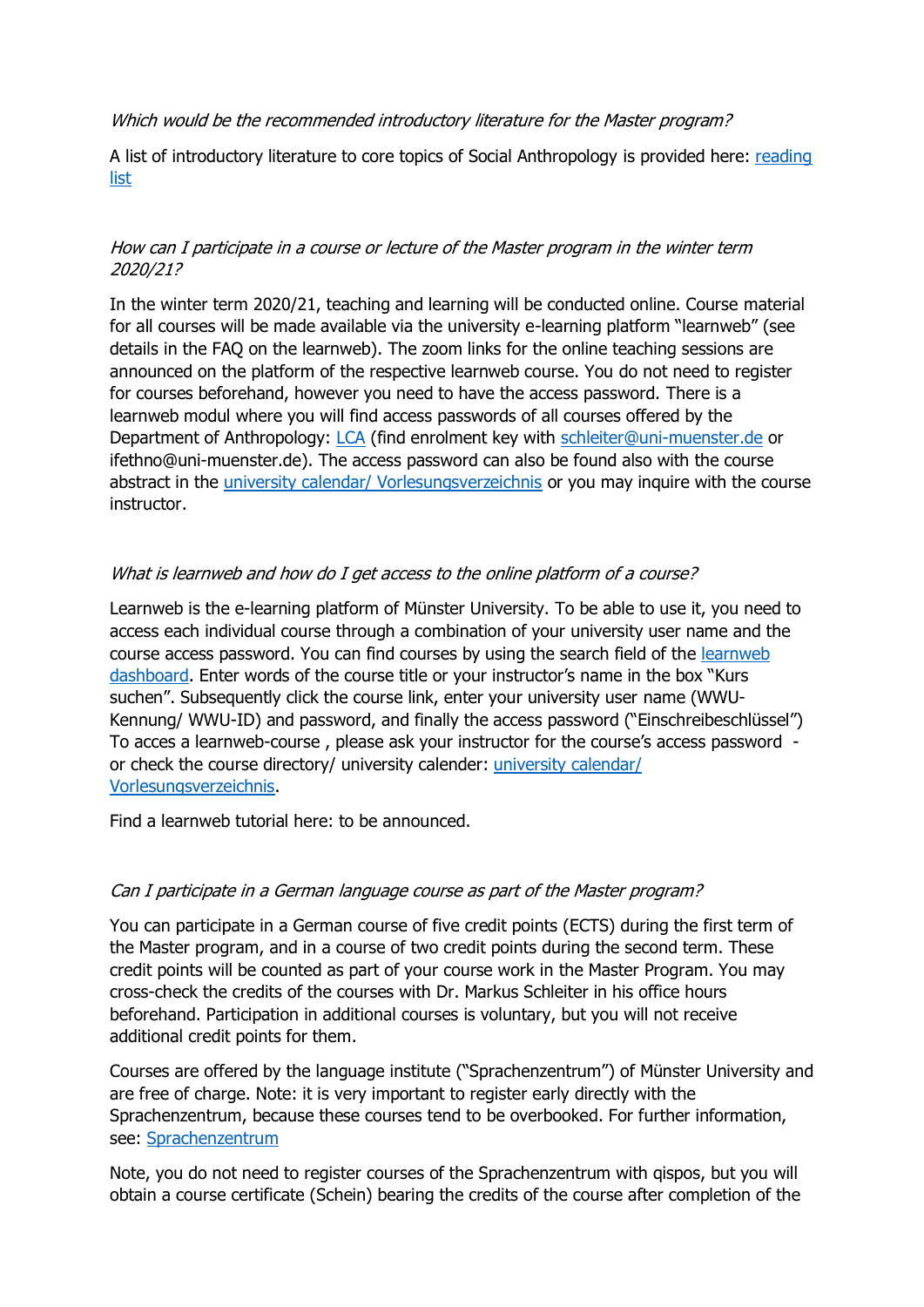course from the course instructor. Please contact subsequently Dr. Markus Schleiter to register the credits with qispos. You find the form and information for the qispos registration of external courses here: [Form for recognition of external courses](https://www.uni-muenster.de/imperia/md/content/ethnologie/studieren/downloads/recognition_of_courses_for_quispos_form__2_.pdf)

### What is Qispos, and why do I need to register my courses and exams there?

Qispos is the electronic registering and grading system of Münster University. Your course instructor can only grade your exams and term papers or confirm your successful participation in a course and your credit points in the transcript of records, if you have registered for a course via Qispos. To register for your courses and exams, go to: [qispos](https://studium.uni-muenster.de/qisserver/rds?state=user&type=0) (click: administration of exams, registration & deregistration, accept terms of condition. click the respective course)

Important: You can only register your courses in Qispos during the prescribed [qispos](https://www.uni-muenster.de/studium/pruefungen/qispos.html)  [registration period](https://www.uni-muenster.de/studium/pruefungen/qispos.html) (16<sup>th</sup> November to 12<sup>th</sup> January for the winter term 2020/21). If you fail to register your course work/ credits, term paper or exams with the Qispos system your credits and grades can not be entered and you have to redo the respective courses and exams. As the courses/ exams are offered only once a year your study period ultimately is prolonged for one year!

Note, you will find a pdf with the overview of the degree-relevant courses, term papers and exams of the recent term with their qispos numbers during the qispos registration period on the institute's homepage. Please consult this before registering. You may also have a look on the Modul Description of the Master in Social Anthropology: [Modul Description.](https://www.uni-muenster.de/imperia/md/content/ethnologie/studieren/master/re-akk_master_module_descriptions__from_ws_2016_17_.pdf) Further, you find an overview on Qispos numbers of the Master in Social Anthropoloy here: Overview on [Qispos numbers](https://www.uni-muenster.de/imperia/md/content/ethnologie/studieren/downloads/zuordnungen_der_teilleistungen_zu_den_modulen.pdf)

Please cross-check your registration with Dr. Markus Schleiter during his office hours: [Markus](https://www.uni-muenster.de/Ethnologie/personal/wissenschaftlichemitarbeiter_innen/markusschleiter.html)  **[Schleiter](https://www.uni-muenster.de/Ethnologie/personal/wissenschaftlichemitarbeiter_innen/markusschleiter.html)** 

#### How to contact the study advisor Dr. Markus Schleiter?

You could contact Dr. Markus Schleiter during his open office hours every tuesday from 4pm to 6 pm without prior appointment (Zoom Meeting Id: 987-4866-5075, please request password via email: [schleiter@uni-muenster.de\)](mailto:schleiter@uni-muenster.de) or additionally ask for a zoom appointment by email. Due to the present corona situation there are until further notice no appointments by face-to-face-communication.. Holiday periods and absence are announced on his webpage: [Markus Schleiter](https://www.uni-muenster.de/Ethnologie/personal/wissenschaftlichemitarbeiter_innen/markusschleiter.html)

#### How do I obtain my student's email of WWU, and which information related to my studies do I receive by this email?

Once you are formally enrolled at Münster University, you receive your own university email address (name\_acronym@uni-muenster.de). Official information of the university administration, messages from the learnweb or notifications by your lecturer, etc. will be only sent to you via this email. Please use this email for official Münster University communication (e.g. professors, student's office, institute secretary, etc) and make sure you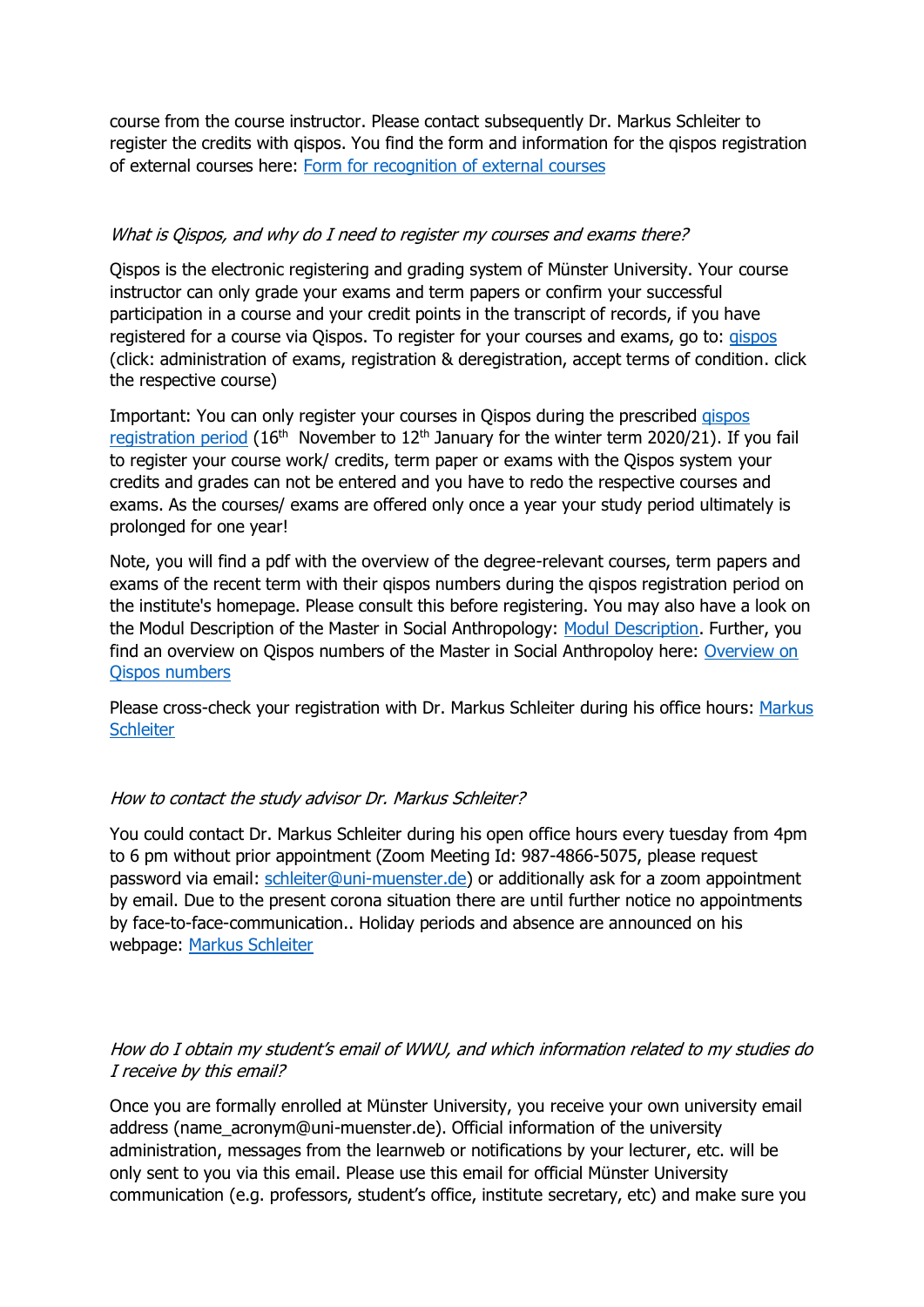check this email account regularly for notifications. You can connect your university email to your personal email app on your mobile devices. To access your university email online, click here: [university email](https://mein-ziv.uni-muenster.de/index.php)

#### What is the additional admission exam?

Students of the Master program, who do not hold a Bachelor degree in Social Anthropology, are obliged to pass an additional exam before the beginning of the third term. If this requirement applies with you will be communicated to you in the admission letter. The additional exam is a written exam which takes place shortly before the begin of the third term (end of September). You can begin the research modul of the third term only if you have passed this exam. You will be notified on the exact date of the exam by email. The relevant literature will be available in a learnweb course. There will be furthermore an introductory session to the exam at the end of the second term (during July). The exam is prepared in supervised self-study. Though, self-organized peer learning is highly recommended. For supervision, you could direct question on the content of the exam literature to your course lecturers and to the study advisor Dr. Markus Schleiter in his open office hours. In case you have failed the exam you will have the possibility to resit it. Please find more information on the content of the additional admission exam here: [reading list](https://www.uni-muenster.de/imperia/md/content/ethnologie/studieren/master/key_readings_master_in_social_anthropology.pdf)  [additional admission exam](https://www.uni-muenster.de/imperia/md/content/ethnologie/studieren/master/key_readings_master_in_social_anthropology.pdf)

# How do I enrol at Münster University (WWU)?

First step, you have to register your enrolment at the online infoportal (where you have applied for the Master program: [Infoportal\)](https://studienbewerbung.uni-muenster.de/infoportal/) – you will subsequently receive a list of needed documents via this portal. These documents you will send by post. Your enrolment is processed by the student admission office ("Studierendensekretariat"). You may contact the office directly only by the following emails and phone numbers.:

Studierendensekretariat: Email: masterbuero@wwu.de

Ms. Catrin Diebäcker catrin.diebaecker@uni-muenster.de Phone: +49 251 83 22235 Ms. Tina Engelmann tina.engelmann@uni-muenster.de Phone +49 251 83 21449

In case of any problem with the enrolment process please contact Dr. Markus Schleiter [\(schleiter@uni-muennster.de\)](mailto:schleiter@uni-muennster.de).

Note, if you have already sent a certified copy of your Bachelor degree certificate with your former application to WWU please contact Dr. Markus Schleiter. You could avoid then to resend another copy for the postal enrolment process.

First information on the necessary submission of a health insurance certificate you find here: [Information on health insurance certificate](https://www.uni-muenster.de/studieninteressierte/en/einschreibung/krankenversicherung.html)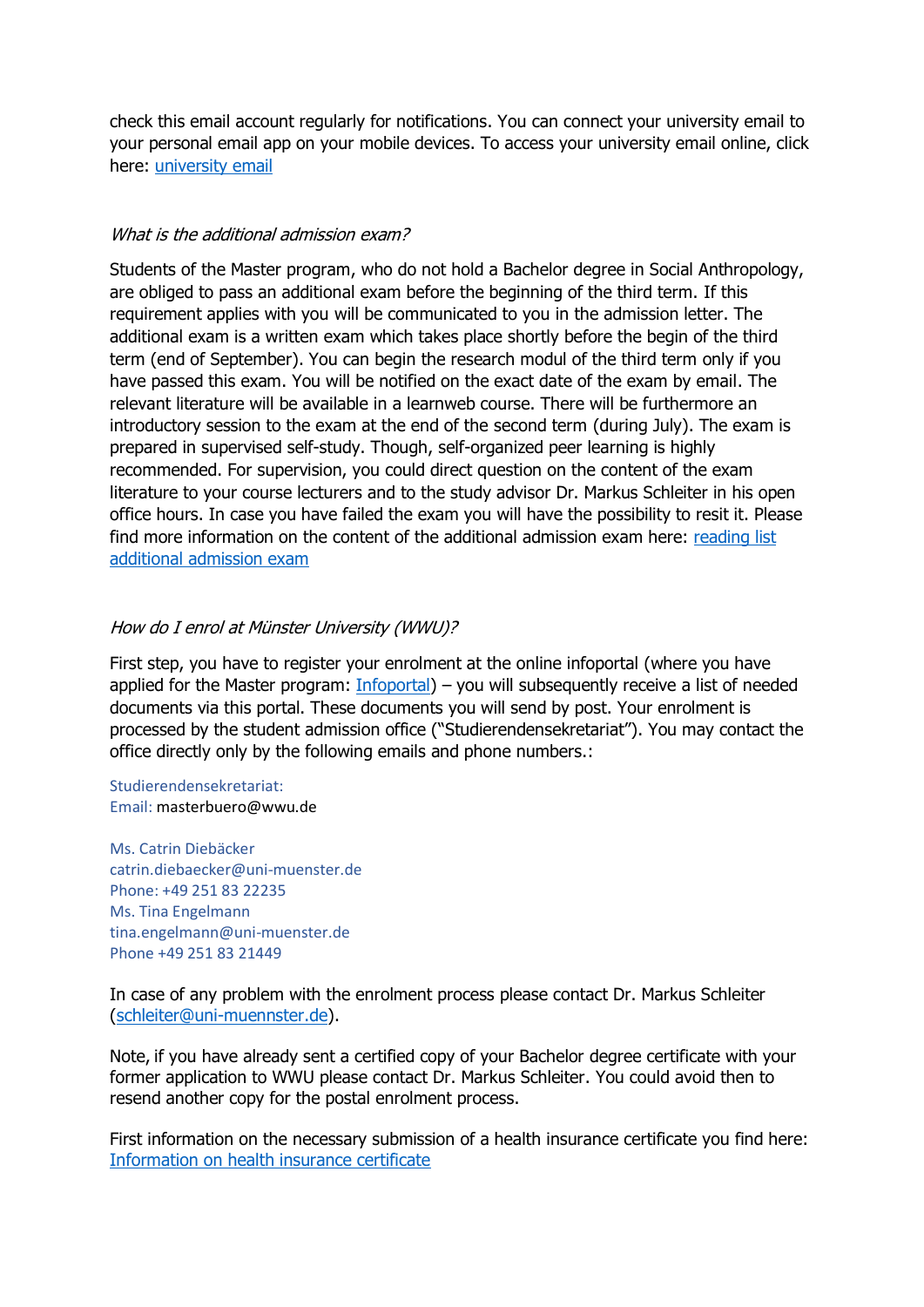#### Who can support international students in terms of general and administrative matters regarding my study in Germany?

Münster University has an International Office to support students from abroad with general matters of settling into Germany, eg. with finding a place to stay or with applying for visa and residence permission. Furthermore, the International Office can guide you with all administrative tasks within the university:

Web pages of the International Office: [International Office Münster](https://www.uni-muenster.de/InternationalOffice/en/studiereninms/index.html)

[First information of the International Office](https://www.uni-muenster.de/InternationalOffice/en/studiereninms/beratung.html)

Email: [international.students@uni-muenster.de](mailto:international.students@uni-muenster.de)

Ms. Verena Stenzel verena.stenzel@wwu.de Phone: +49 251 83 21879

Ms. Viktoria Junasko viktoria.junasko@uni-muenster.de Phone: +49 251 83 21869

Open video consultation of the International Office: Support with visa and residence permission: Monday to Friday 12am to 3pm [Zoom Waiting Room International Office](https://wwu.zoom.us/j/94304433160)

Support with visa and residence permission: Ms. Beckmann-Wewer [iris.beckmann@uni-muenster.de](mailto:iris.beckmann@uni-muenster.de) +49 251 83 22364 Open office hours of Ms. Beckmann-Wewer: Tuesdays 2pm to 5pm: [Zoom Waiting Room Ms. Beckmann-Wewer](https://wwu.zoom.us/j/98368694714)

#### Which are the important deadlines of the Master program?

- Completion of enrolment by 15<sup>th</sup> November
- Submission of health insurance certificate within three weeks of the date of enrolment
- Submission of course work & term papers to the deadlines announced by your instructors
- Completion of Modul 1 before beginning of Modul 4, as well as Modul 2 before the start of Modul 5.

- Passing of the additional admission exam (only if applicable) & completion of Modul 1-6 before beginning of Modul 7

- Completion of Modul 1-7 before registering the Master thesis.
- Submission of Master thesis within five months of the registration of the Master thesis.